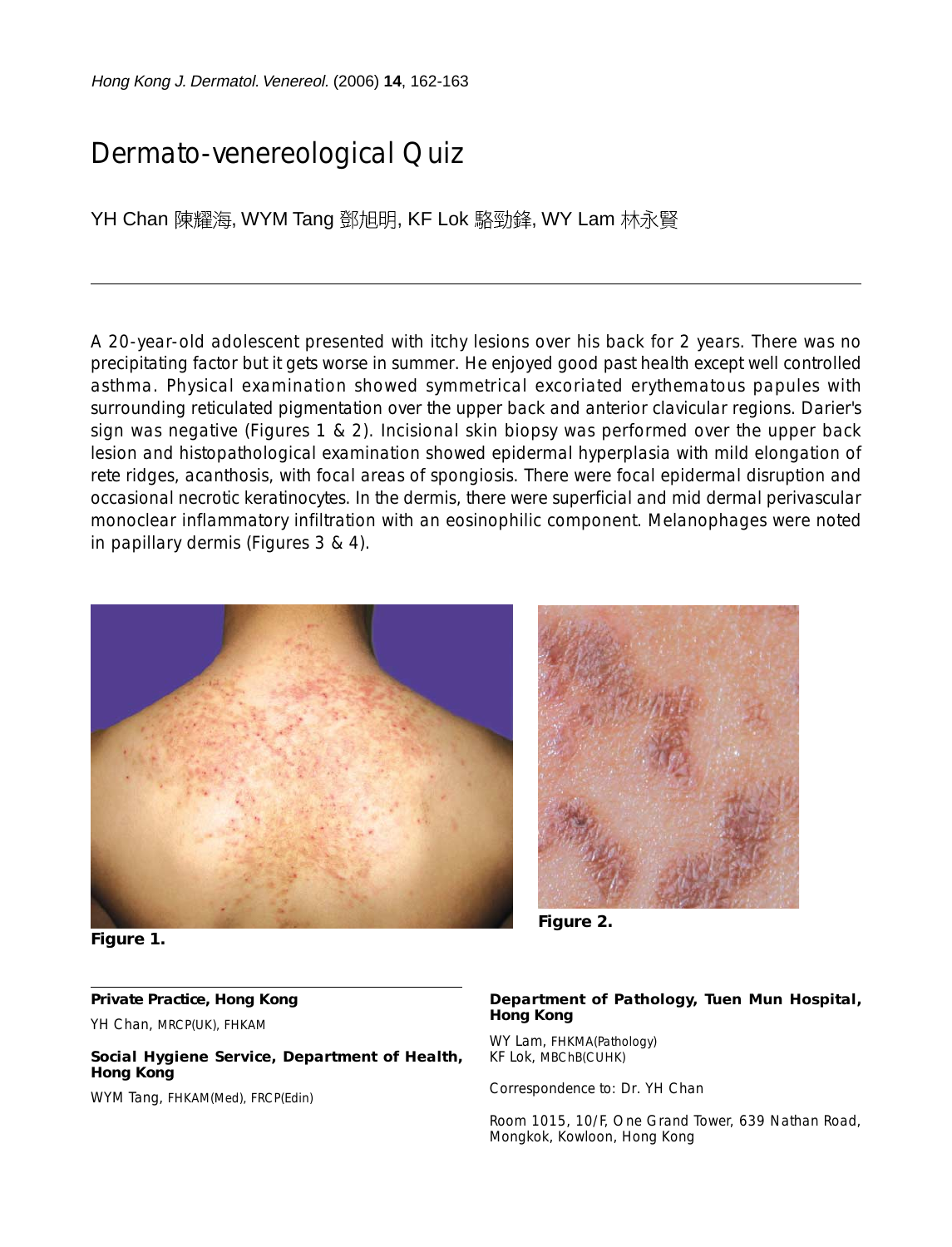

### **Questions**

- 1. What is the diagnosis for this patient?
- 2. What is the most commonly affected age group and which areas of the body are usually affected by this disorder?
- 3. What differential diagnoses would you consider?
- 4. What are the treatment options?
- 5. What is the natural course of the disease?